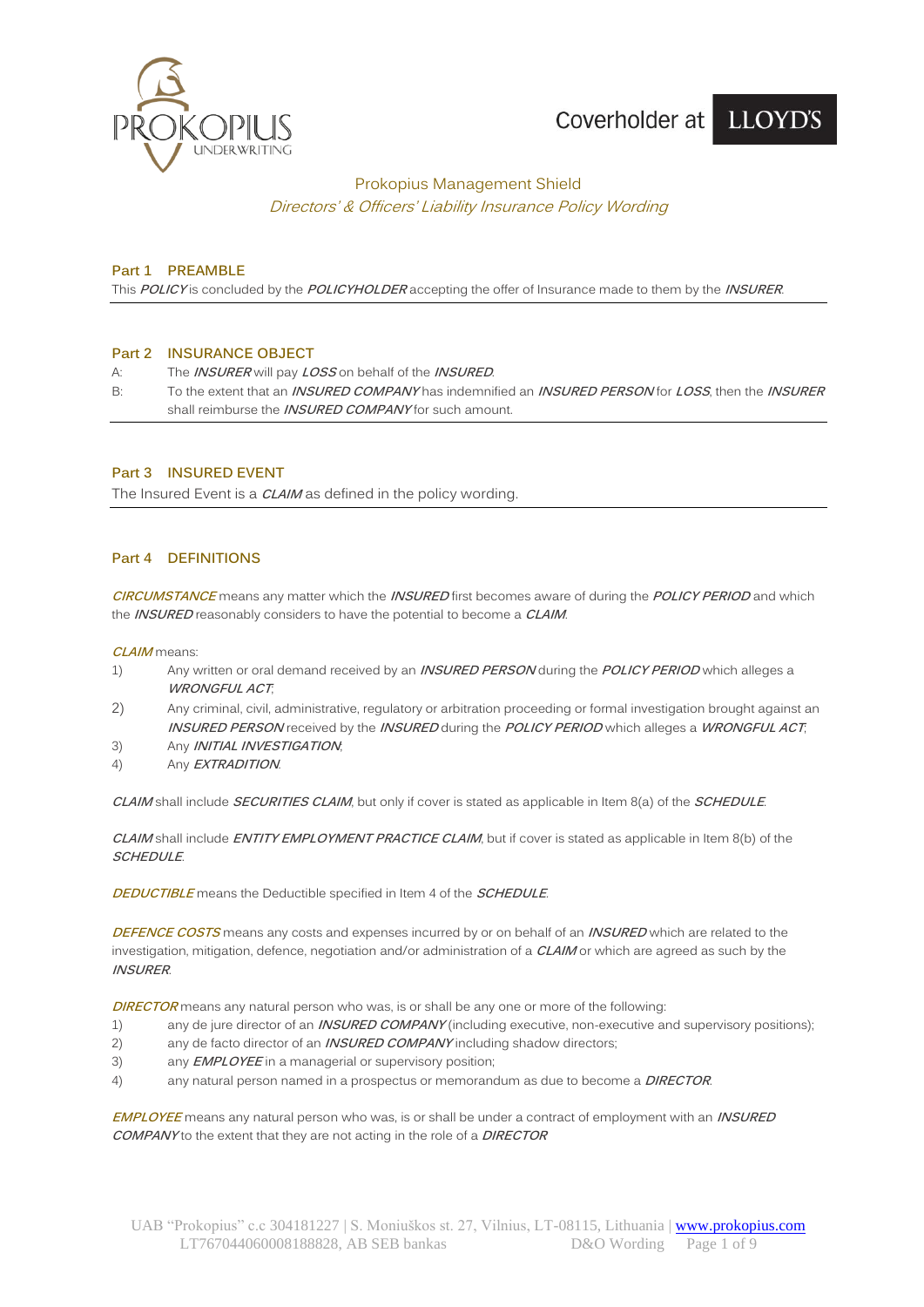**EMPLOYMENT PRACTICES ACT** means any **WRONGFUL ACT** that concerns any actual or alleged violation of employment law or other legal recognised provision concerning the actual or prospective employment of a natural person with an **INSURED COMPANY**.

**ENTITY EMPLOYMENT PRACTICES ACT** means any actual or alleged violation of employment law or other legal recognised provision concerning the actual or prospective employment of a natural person committed by an **INSURED COMPANY**.

**ENTITY EMPLOYMENT PRACTICES CLAIM** means any civil or criminal proceeding (or notice of an intent to bring such a proceeding) brought against an **INSURED COMPANY**, in respect of an **ENTITY EMPLOYMENT PRACTICES ACT**, which is received by the **INSURED COMPANY** during the **POLICY PERIOD**.

**ENTITY EMPLOYMENT PRACTICE CLAIM SUB-LIMIT** means the amount stated in Item 2(a) of the **SCHEDULE**.

**EXTRADITION** means the receipt during the **POLICY PERIOD** by a **DIRECTOR** of either a warrant for, or official notice of an extradition proceeding against them, which shall include inter alia judicial review applications challenging an extradition order and applications for extradition made to a competent court or to the United Nations or other supragovernmental authority.

**INITIAL INVESTIGATION** means any investigation or inquiry by any legal or natural person legally authorised to conduct such investigation or inquiry, notice of which is first received by an **INSURED** during the **POLICY PERIOD** and at which a **DIRCETOR** is requested to attend and which seeks to investigate any **INSURED**.

#### **INSURED** means:

- 1) any **INSURED COMPANY**;
- 2) any **INSURED PERSON** in their capacity as such.

#### **INSURED COMPANY** means

1) the **POLICYHOLDER**;

2) any **SUBSIDIARY**;

**INSURED PERSON** means any **DIRECTOR**;

**INSURER** means the insurance carrier specified in Item 7 of the **SCHEDULE**

**LIMIT OF LIABILITY** means the Limit specified in Item 2 of the **SCHEDULE**

**LOSS** means any amount incurred by or on behalf of an **INSURED** in respect of a **CLAIM**.

**LOSS** shall include, inter alia, **DEFENCE COSTS**, settlements, damages, compensation, court awards, "peace agreement" amounts and arbitration costs.

**LOSS** shall not include any taxes unpaid by the **INSURED**.

**LOSS** shall not include any criminal fines or criminal penalties imposed upon an **INSURED**.

With respect to **SECURITIES CLAIM** and **ENTITY EMPLOYMENT PRACTICES CLAIM**, **LOSS** shall not include fines or penalties of any nature.

**LOSS** shall not include any punitive damages or the multiple portion of any **MULTIPLE DAMAGES AWARD** imposed upon an **INSURED**.

With respect to any fines and penalties that fall within this definition of **LOSS**, any cover available shall be sub-limited to the amount stated in Item 2 (b) of the **SCHEDULE** in all during the **POLICY PERIOD**, which sub-limit is part of and not in addition to the **LIMIT OF LIABILITY**.

**MULTIPLE DAMAGES AWARD** means an additional award made by a competent court in any jurisdiction which imposes a duty on the defendant to pay an amount which is a multiple of the original amount of damages calculated by the court and which constitutes an additional punishment on the defendant.

**OUTSIDE DIRECTOR** means any **DIRECTOR** or **EMPLOYEE** who is, was or shall be a director, officer or similar office holder in any entity which is not an **INSURED COMPANY** and which position is held at the request or with the consent of the **INSURED COMPANY**.

**POLICY** means this wording and the **SCHEDULE** and the **PROPOSAL**.

**POLICYHOLDER** means the entity specified in Item 1 of the **SCHEDULE**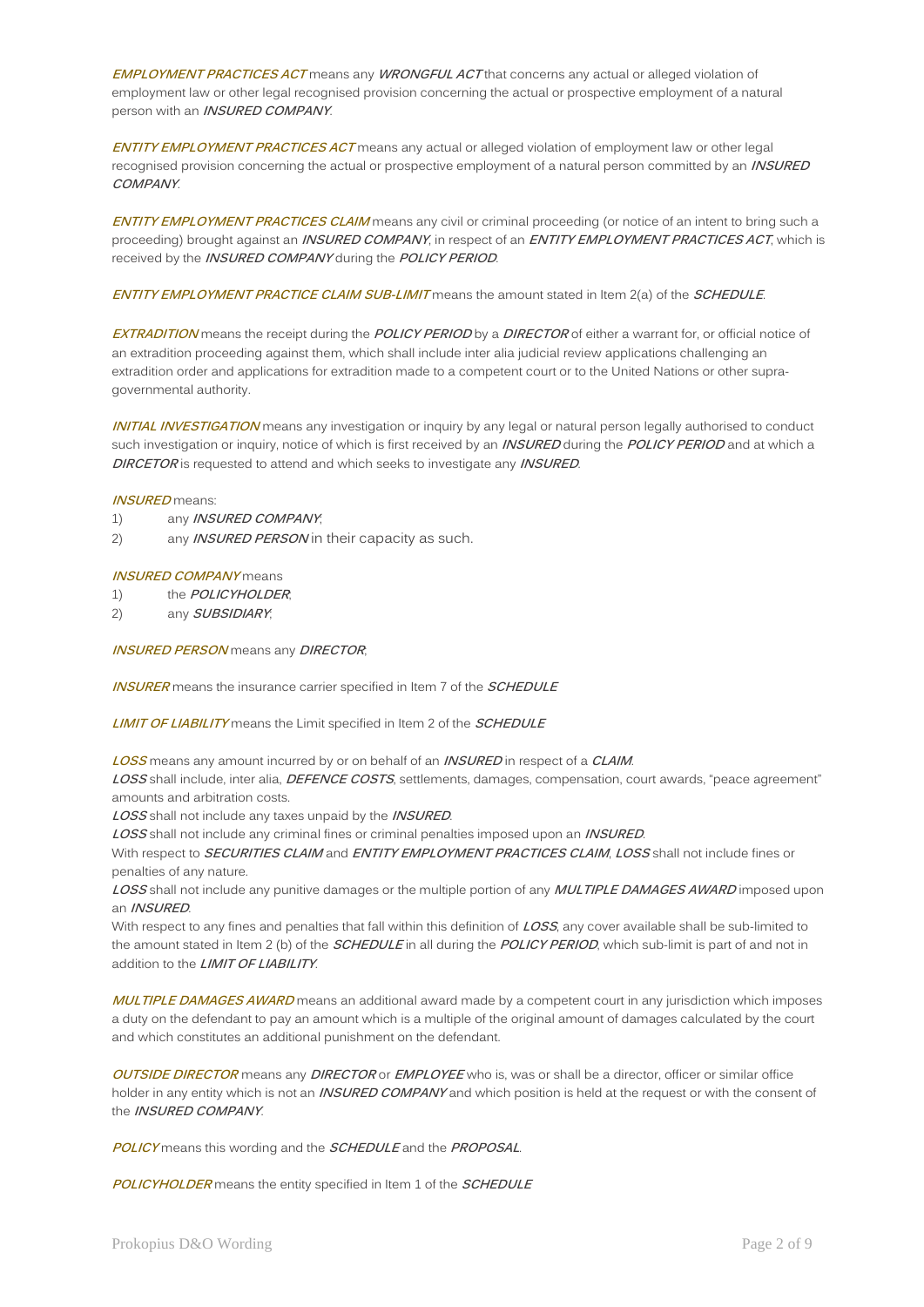**POLICY PERIOD** means the period of insurance specified in Item 3 of the **SCHEDULE**

**POLLUTION** means any discharge, release or escape of any pollutant, contaminant or irritant (including asbestos) into the environment and which is objectively deemed to constitute a material threat or damage to the environment.

**PRIOR AND PENDING LITIGATION DATE** means the date specified in Item 5(a) of the **SCHEDULE**

**PROPOSAL** means the signed proposal and/or acceptance form provided to the **POLICYHOLDER** by the **INSURER** and subsequently submitted to the **INSURER** by (or on behalf of) the **POLICYHOLDER**.

**RETROACTIVE DATE** means the date specified in Item 5(c) of the **SCHEDULE**

**SCHEDULE** means the **SCHEDULE** as issued and signed by the **INSURER**

**SECURITIES CLAIM** means any criminal or civil proceeding (or notice or an intent to bring such a proceeding) which is received by the **INSURED COMPANY** during the **POLICY PERIOD** and which proceeding alleges a breach of laws, rules or regulations by the **INSURED COMPANY**, which breach occurred after the **SECURITIES CONTINUITY DATE**, concerning the purchase or sale of the Debt or Equity securities of the relevant **INSURED COMPANY** and which is brought against an **INSURED COMPANY** by any natural or legal person with the relevant interest in such securities. However, **SECURITIES CLAIM** shall not include the following matters:

- 1) any proceeding brought by an **EMPLOYEE OR DIRCETOR** in respect of any employment related benefit resulting from their interest in such securities;
- 2) Any administrative or regulatory proceeding.

**SECURITIES CONTINUITY DATE** means the date specified in Item 5(b) of the **SCHEDULE**

**SUBSIDIARY** means any legal entity which, at the point in time at which

- 1) such entity receives a **CLAIM** or are aware of a **CIRCUMSTANCE**, AND
- 2) the **WRONGFUL ACT** giving rise to such **CLAIM** or **CIRCUMSTANCE** takes place,

is more than 50% owned and/or controlled by another **INSURED COMPANY**.

**WRONGFUL ACT** means any act or non-act, including inter alia any neglect or breach of duty, care or trust, that is actually or allegedly committed or attempted by an **INSURED PERSON** or any matter which is claimed against an **INSURED PERSON** due to their status as an **INSURED PERSON**. **WRONGFUL ACT** shall include any **EMPLOYMENT PRACTICES ACT**. **WRONGFUL ACT** shall also include any breach of a civil or common law duty of care by an **INSURED PERSON** that results in the death of any natural person.

#### **Part 5 EXCLUSIONS**

The **INSURER** shall not pay **LOSS** or any other amount to the extent that any one or more of the following exclusions apply.

#### **5.1 Prior claims**

The **INSURER** shall not pay **LOSS** or any other amount in respect of any **CLAIM** which was received by the **INSURED**, or any **CIRCUMSTANCE** of which the **INSURED** was aware, prior to the Inception of the **POLICY PERIOD**. Furthermore, the **INSURER** shall not pay **LOSS** or any other amount in respect of any **WROINGFUL ACT** which is the subject of any criminal or civil proceeding commenced prior to the **PRIOR AND PENDING LITIGATION DATE**.

#### **5.2 Retroactive date**

Where a **RETROACTIVE DATE** is specified in the **SCHEDULE**, the **INSURER** shall not pay **LOSS** or any other amount to the extent that any **PROFESSIONAL BUSINESS** was carried out or failed to have been carried out prior to the **RETROACTIVE DATE**.

#### **5.3 Illegal acts**

The **INSURER** shall not pay **LOSS** or any other amount to the extent that a **WRONGFUL ACT** is found by a court of final appeal to constitute criminal activity

#### **5.4 Pollution**

The **INSURER** shall not pay **LOSS** or any other amount to the extent that **LOSS** is attributable to **POLLUTION**. However this exclusion shall not apply to:

#### 1) **DEFENCE COSTS**

2) Any **CLAIM** from a Shareholder of an **INSURED COMPANY** whether direct or derivative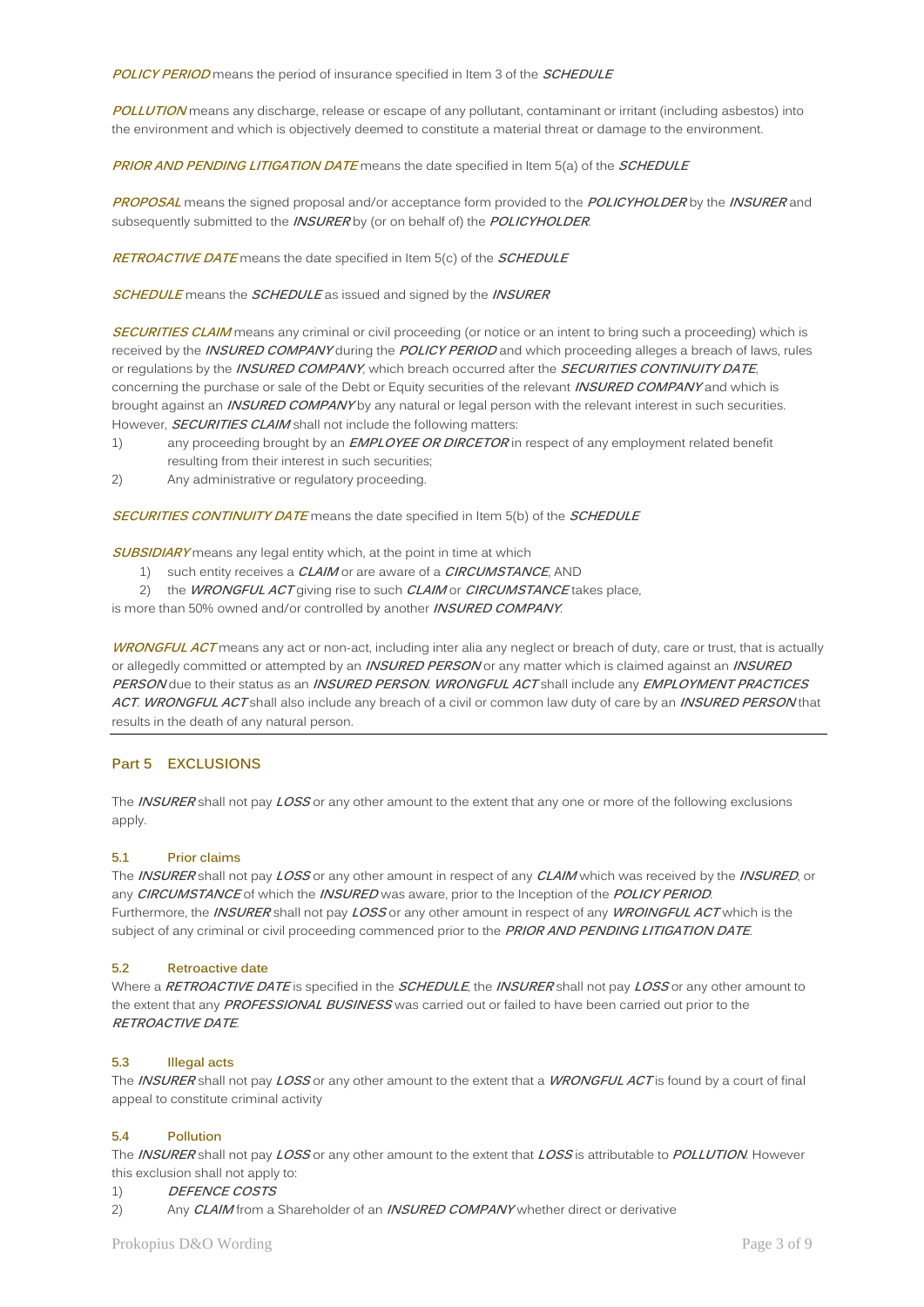### **5.5 Nuclear, War and Terrorism**

The **INSURER** shall not pay **LOSS** or any other amount in respect of **LOSS** which arises directly or indirectly from:

- 1) ionising radiations or contamination by radioactivity from any nuclear fuel, waste or substance, or
- 2) the radioactive, toxic, explosive or other hazardous properties of any explosive, nuclear assembly or nuclear component thereof; or
- 3) war, invasion, acts of foreign enemies, hostilities (whether war be declared or not), civil war, rebellion, revolution, insurrection, riot, civil commotion assuming the proportion of or amounting to a popular uprising, military or usurped power or confiscation or nationalisation or requisition or destruction of or damage to property by or under the order of any government or public or local authority, or
- 4) any act or acts, or threat thereof, of terrorism, force or violence for political, religious or other ends directed towards the overthrowing or influencing of the government, or for the purpose of putting the public in fear, by any person or persons acting alone or on behalf of or in connection with any organisation.

In the event any portion of this Exclusion is found to be invalid or unenforceable, the remainder shall continue to be in full force and effect.

### **5.6 Bodily injury**

The **INSURER** shall not pay **LOSS** or any other amount to the extent that any **CLAIM** arises directly or indirectly from any physical or non-physical injury or death of a natural person. However this exclusion shall not apply to:

- 1) **DEFENCE COSTS**;
- 2) the extent that such **CLAIM** arises from any **EMPLOYMENT PRACTICES ACT** or **ENTITY EMPLOYMENT PRACTICES ACT.**

#### **5.7 Property damage**

The **INSURER** shall not pay **LOSS** or any other amount to the extent that any **CLAIM** arises directly or indirectly from any loss or damage to physical property. However this exclusion shall not apply to **DEFENCE COSTS**.

### **5.8 USA**

To the extent that a **WRONGFUL ACT** was actually or allegedly performed or non-performed in the United States of America and/or to the extent that a **CLAIM** is brought in the United States of America, then The **INSURER** shall not pay **LOSS** or any other amount incurred as a direct breach of the Racketeer Influenced and Corrupt Organizations Act of 1970 (RICO), Securities Act 1933, Securities Exchange Act 1934 or the Employee Retirement Income Security Act of 1974 (ERISA) (or any re-enactments, amendments or replacements of the foregoing legislation).

## **Part 6 EXTENSIONS**

#### **6.1 Continuous cover**

If the **INSURER** receives notification of a **CIRCUMSTANCE** during the **POLICY PERIOD** (or any additional notification period), then any subsequent **CLAIM** that arises in whole or in part from such **CIRCUMSTANCE** shall be deemed to have been made during the **POLICY PERIOD**.

#### **6.2 Outside Directorship Cover**

This **POLICY** shall cover any **OUTSIDE DIRECTOR** in their capacity as such in the event that they receive a notice of a written demand or other notice which would be deemed a **CLAIM** under this **POLICY** if made against a **DIRECTOR**. However such cover shall only apply after exhaustion of any indemnity afforded to the **OUTSIDE DIRECTOR** by the company for whom they hold the position of **OUTSIDE DIRCETOR** and after exhaustion of any other valid and collectible insurance policy available to such **OUTSIDE DIRCETOR**.

#### **6.3 Retired Director Cover**

If this **POLICY** is not renewed at the expiry of **POLICY PERIOD** then the cover provided under this **POLICY** shall continue in force for an additional period of 72 months from such date of non-renewal in respect only of any **CLAIM** against a **DIRECTOR** who had ceased to hold the office of **DIRECTOR** prior to the date of non-renewal

#### **6.4 Spousal Cover**

Cover under this **POLICY** shall extend to the lawful spouse or domestic partner of an **INSURED PERSON** as if such person was an **INSURED PERSON** provided that such spouse or domestic partner is being held liable for a **WRONGFUL**  ACT due to their status as spouse or domestic partner.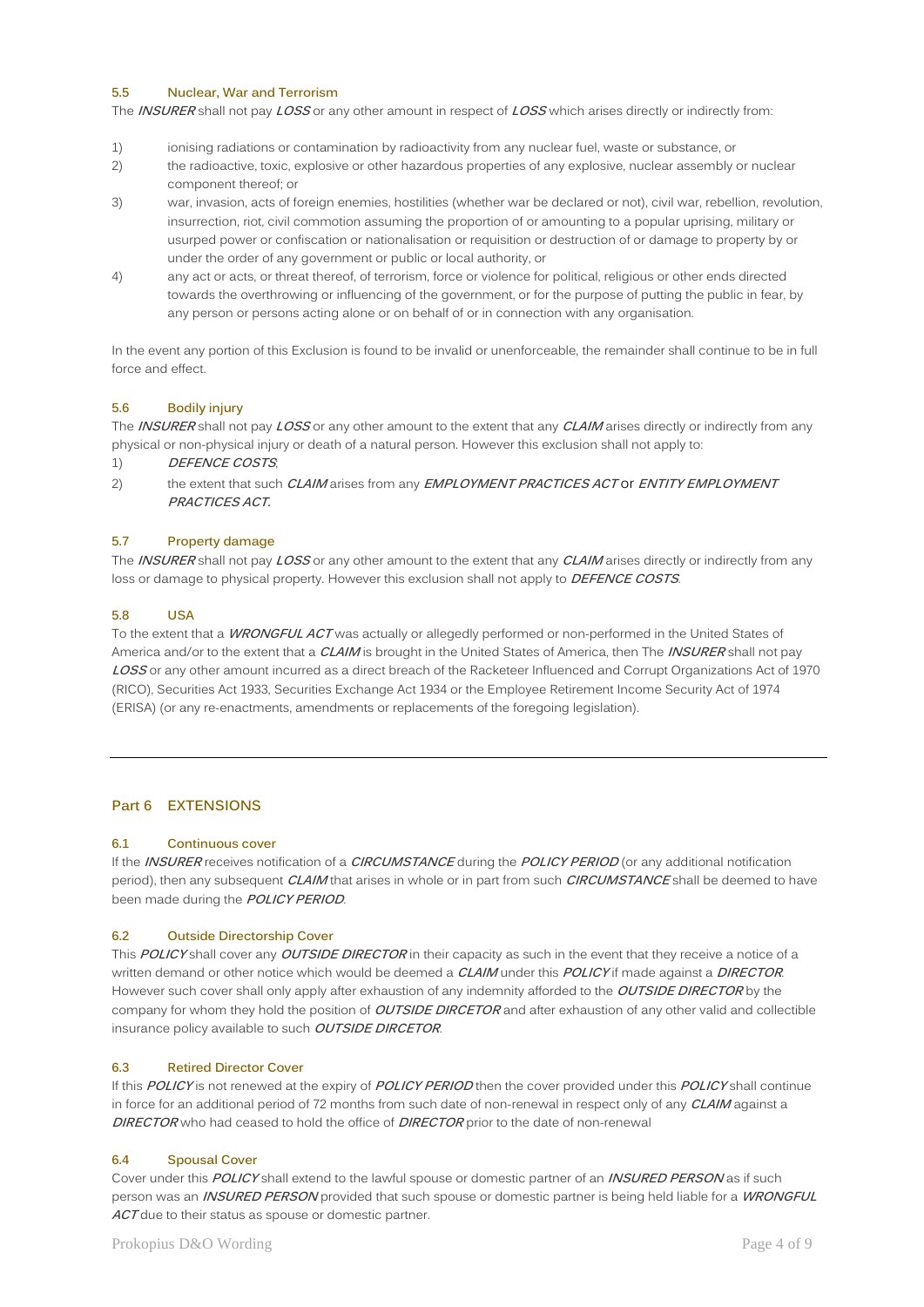### **6.5 Heirs and Estates Cover**

In the event that the heirs or estate of an **INSURED PERSON** are held liable for a **WRONGFUL ACT** due to the death incompetence or insolvency of such **INSURED PERSON**, then this policy shall extend to cover such heirs or estate as if they were the relevant **INSURED PERSON**.

## **6.6 Extended Reporting Period**

In the event that this **POLICY** is not renewed or replaced with similar insurance, then this the **POLICYHOLDER** has the right to purchase an extended reporting period of 24 months at an additional premium of 65% of the Annual premium detailed in Item 6 of the **SCHEDULE**. The right to purchase the extended reporting period as set out above must be exercised by notice to **INSURER** in writing within 30 days of expiration of the **POLICY PERIOD** and is only effective upon payment of the additional premium within same timeframe. Upon the purchase of this extended reporting period the requirement for a **CLAIM** or **CIRCUMSTANCE** to be received during the **POLICY PERIOD** is amended to a requirement for such **CLAIM** or **CIRCUMSTANCE** to be received during the extended reporting period, however cover shall only apply in respect of any act or omission that was committed or attempted prior to the expiry of the **POLICY PERIOD**.

### **6.7 Emergency DEFENCE COSTS**

In the event that written approval for **DEFENCE COSTS** cannot be obtained before such costs need to be paid, then the **INSURER** shall give retrospective approval for such costs up to a limit of 10% of the **LIMIT OF LIABILITY**.

### **6.8 Full severability**

Any action, inaction or knowledge of any one **INSURED** shall not be imputed to any other **INSURED** in so far as any determination of available coverage is made. However, the action, inaction or knowledge of a **DIRECTOR** shall be imputed to the **INSURED COMPANY** of whom such person is a **DIRECTOR**.

### **6.9 Crisis Management and Public Relations Costs**

The **INSURER** shall pay the reasonable fees, costs and expenses incurred by an **INSURED** in retaining of a public relations consultant to mitigate the adverse effect or potential adverse effect on an insured entity's reputation and/or other crisis consultancy firm to mitigate any financial or operational impact pursuant to a **CLAIM** and/or any of the following events:

- 1) Death of a **DIRECTOR**
- 2) A Criminal Investigation commenced against an **INSURED**
- 3) Loss of a major client, patent, or other income stream which constitutes more than 25% of annual revenues
- 4) Unauthorized access to or manipulation of the computer systems of the **INSURED**

The amount of cover available shall be sub-limited to EUR 50,000 in all during the **POLICY PERIOD**, which sub-limit is part of and not in addition to the **LIMIT OF LIABILITY**.

## **6.10 Loss Mitigation**

The **INSURER** shall indemnify the **INSURED** for any reasonable cost or expense incurred by the **INSURED** (and to which the **INSURER** has consented) in mitigating any matter which may give rise to a **LOSS** or to reduce the potential quantum of a **LOSS**. The amount of cover available shall be sub-limited to up to 10% of the **LIMIT OF LIABILITY** in all during the **POLICY PERIOD**, which sub-limit is part of and not in addition to the **LIMIT OF LIABILITY**.

## **Part 7 CLAIMS NOTIFICATION PROVISIONS**

## **7.1 What to notify**

Please provide notice of any **CLAIM** or **CIRCUMSTANCE**.

When notifying a **CIRCUMSTANCE**, the **INSURED** should inform the **INSURER** of the reasons why in their reasonable opinion the matter may give rise to a **CLAIM**.

When notifying a **CLAIM**, the **INSURED** should inform the **INSURER**, as far as possible, of the full details of the matter as known to them at the time.

### **7.2 Whom to notify**

Please notify the **INSURER** at the following contact address:

[Claims@prokopius.com](mailto:Claims@prokopius.com)

We recommend that you also notify your intermediary and hold a copy of any such notifications for your records.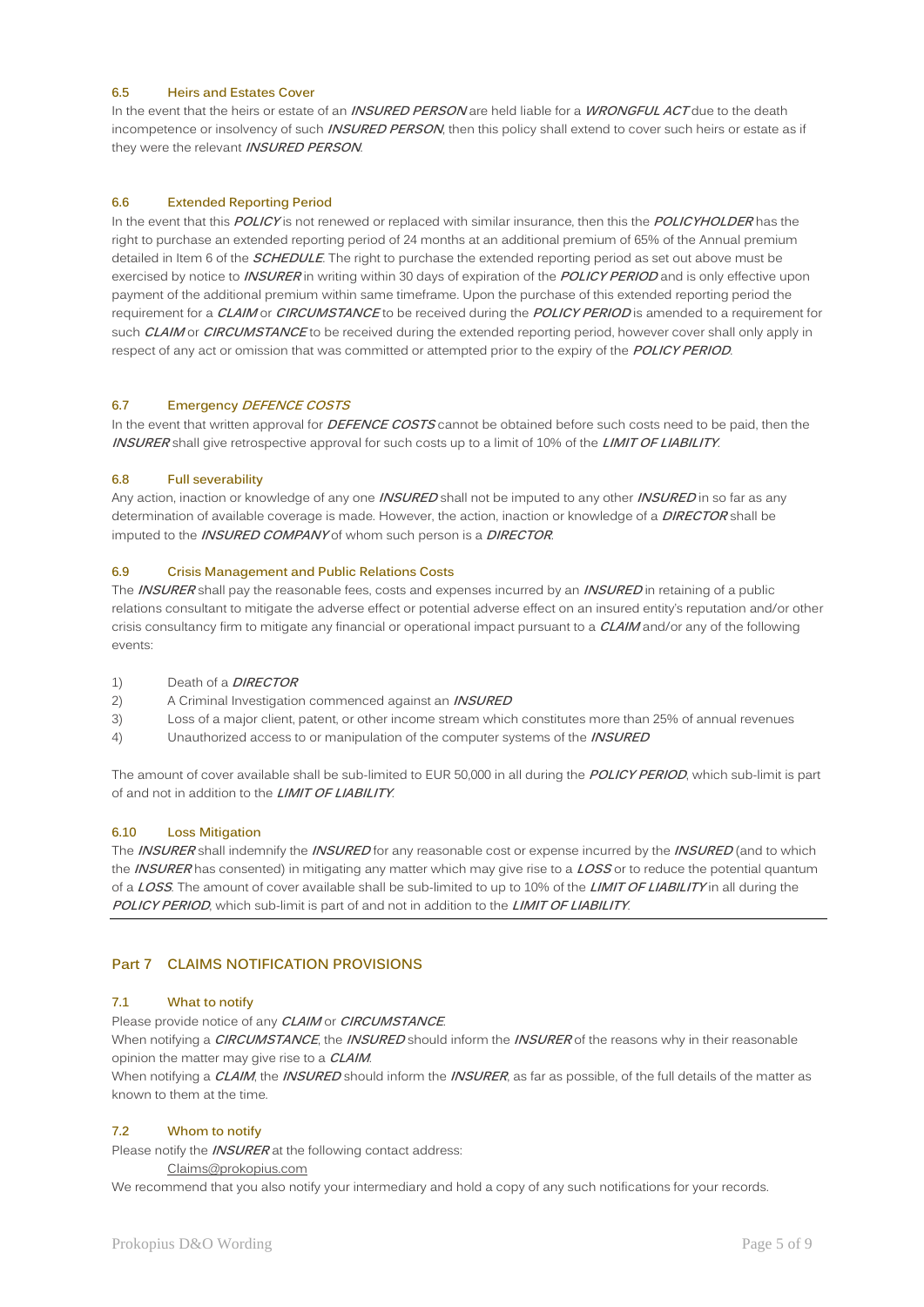#### **7.3 When to notify**

You must notify the **INSURER** as soon as possible. There is no requirement to notify matters during the validity of the **POLICY PERIOD** but the **INSURED** should be aware that any intentional or unreasonable delay in providing the notification may prejudice the **INSURER'S** position with regards to the amounts payable under this **POLICY** and that there is a possibility that the **INSURER** shall not be liable in respect of such prejudice.

## **Part 8 CLAIMS CONDITIONS**

#### **8.1 Obligations and rights of the POLICYHOLDER regarding a CLAIM**

- 1) The **POLICYHOLDER** shall ensure that notification of any **CLAIM** is made in accordance with the notification provisions of this **POLICY**.
- 2) The **POLICYHOLDER** shall not intentionally do anything that intended to prejudice the position of the **INSURER** with respect to the amount payable under this **POLICY**.
- 3) The **POLICYHOLDER** should take any reasonable measures to mitigate **LOSS**.
- 4) The **POLICYHOLDER** should not admit liability in respect of any **CLAIM** unless with the prior written consent of the **INSURER** (which consent shall not be unreasonably withheld or delayed). However, any instance of selfreporting made by the **INSURED** to any authority legally empowered to receive such self-reporting shall not constitute an admission of liability.
- 5) The **POLICYHOLDER** has the duty to provide information to the **INSURER** as detailed in the Claims Payment Procedure and Terms section of this **POLICY**.
- 6) The **POLICYHOLDER** has the right to defend or settle any **CLAIM**. The **POLICYHOLDER** also has the right to request that the **INSURER** defends a **CLAIM** on behalf of the **INSURED** and/or negotiates any settlement on behalf of the **INSURED** and in such cases the **POLICYHOLDER** is obliged to provide any reasonable assistance and co-operation requested by the **INSURER**. The **POLICYHOLDER** retains the right to consent to or veto any settlement offer made, or defence strategy proposed by the **INSURER**.
- 7) The **POLICYHOLDER** is obliged the pay the premium when due.
- 8) The **POLICYHOLDER** is entitled to administrate this **POLICY** on behalf of all **INSUREDS**.

#### **8.2 Obligations and rights of the INSURER regarding a CLAIM**

- 1) The **INSURER** is obliged to provide indemnification as required by the **POLICY**, or, where requested by the **POLICYHOLDER**, the obligation to defend a **CLAIM**.
- 2) The **INSURER** has the right to assume any available subrogation rights in accordance with the Subrogation provisions of this **POLICY**.
- 3) The **INSURER** shall comply with all obligations attaching to the **INSURER** under the applicable law governing this **POLICY**.

#### **8.3 CLAIM assessment procedure and allocation**

The **INSURER** shall assess damage according to the applicable law and industry norms and the general practice of the competent courts.

In the event that a **CLAIM** is partly attributable to matters covered by the **POLICY** and matters which are not covered by this **POLICY** then the **INSURER**, the **POLICYHOLDER** and the relevant **INSURED** shall use their collective best efforts to determine a fair allocation of coverage for such **CLAIM**. In the event of dispute then the matter shall be handled according to the dispute resolution provisions of this **POLICY** and until resolution the **INSURER** will continue to pay amounts under this **POLICY** according to their determination of a fair and proper allocation. However, in such cases the **INSURER** will pay 100% of **DEFENCE COSTS** regardless of the allocation amount.

#### **8.4 LOSS calculation procedure**

- 1) In the event that settlement of a **CLAIM** is possible but the **POLICYHOLDER** and/or **INSURED** elects to continue defence of such **CLAIM**, then the **INSURER** shall only pay, in respect of such **CLAIM**, the amount at which earlier settlement could have been made plus 50% of additional amounts incurred in respect of such **CLAIM**.
- 2) In all other cases the **INSURER** will calculate **LOSS** in accordance with the law applicable to this **POLICY**.

#### **8.5 Claims payment procedure and terms**

In the event of a **CLAIM**, the **INSURED** shall provide all information that has been reasonably requested by the **INSURER** in order to allow the **INSURER** to evaluate the validity of the **CLAIM** and to assess the strategy required to handle such **CLAIM** if covered.

From the point at which the **INSURER** has received all the relevant information and has been able to confirm the validity of the **CLAIM**, the **INSURER** has a maximum of 30 days to make payment of any amounts due to the **INSURED** in respect of such **CLAIM**.

The **INSURER** shall pay **LOSS** or any other due amounts on behalf of the **INSURED** to the relevant third party, however in the event that the **INSURED** has made a payment then the **INSURER** shall indemnify such amount to the **INSURED**.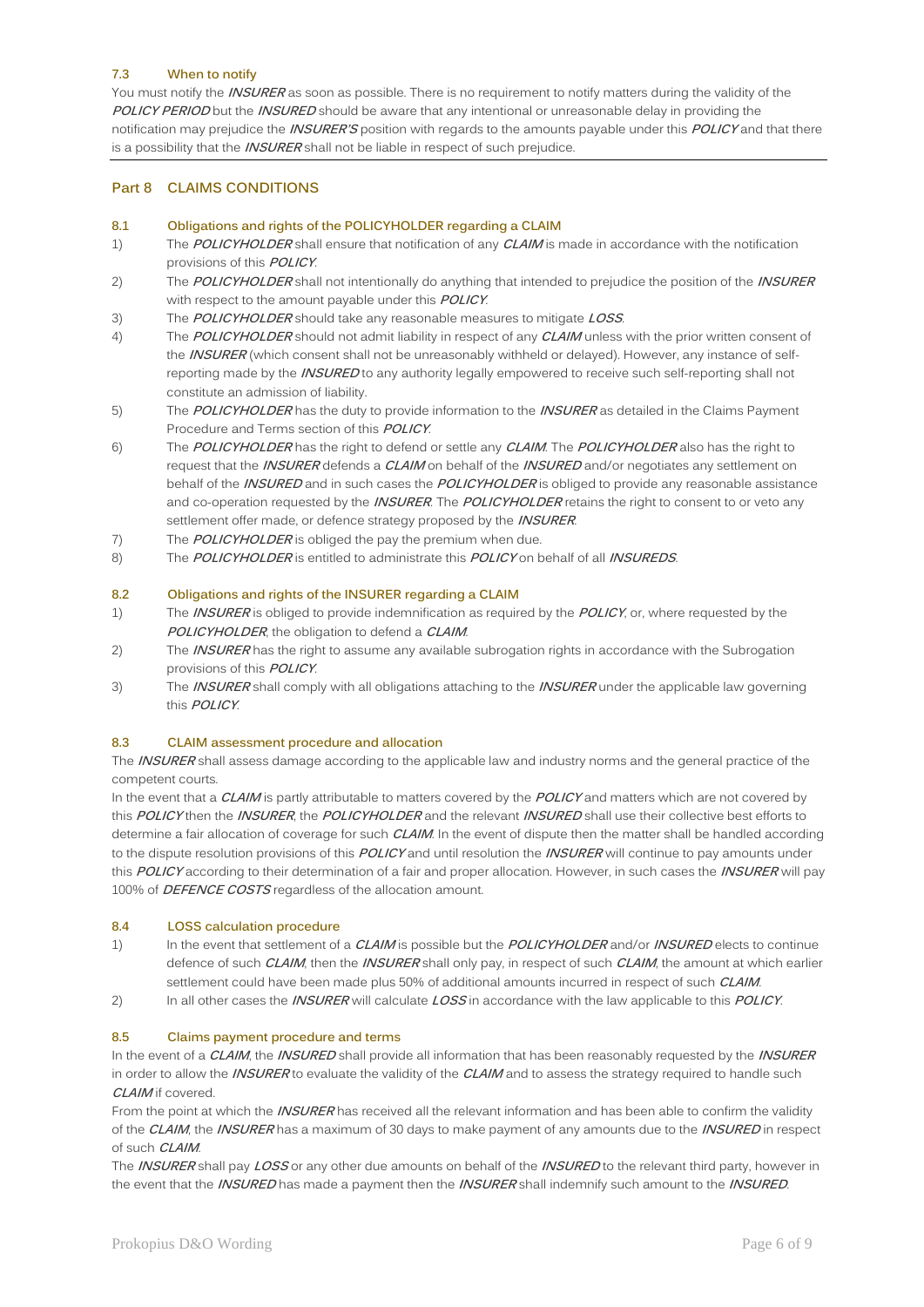#### **8.6 Subrogation**

In the event of a **CLAIM**, the **INSURER** has available any rights of subrogation, then the **IINSURED** shall allow the **INSURER** to enforce such rights and to bring recovery actions in their name. The **INSURED** shall assist the **INSURER** with all reasonable requests associated to such recovery and any costs incurred in providing such assistance shall be met by the **INSURER**. In the event that the **INSURER** recovers any amount, then such amount shall first be used to cover any payments made by the **INSURER** under this policy and the costs of such recovery and any additional amount shall be paid to the **INSURED**. In no event shall the **INSURER** assert any rights of subrogation against an **INSURED** unless and to the extent that such **INSURED** has been found guilty of a criminal act by a final and non-appealable adjudication of a competent court.

#### **Part 9 GENERAL PROVISIONS**

#### **9.1 Territorial Limits**

This **POLICY** shall not be limited territorially and shall apply worldwide.

#### **9.2 Limit**

The **LIMIT OF LIABILITY** is the maximum aggregate amount of liability of the **INSURER** under this **POLICY** unless specifically agreed otherwise herein. The **LIMIT OF LIABILITY** shall apply in the aggregate for the **POLICY PERIOD**. The **LIMIT OF LIABILITY** shall be inclusive of all **LOSS** and any other amount payable by the **INSURER** under the terms of this **POLICY** but shall not include the internal costs of the **INSURER** in administrating this **POLCIY** or any **CLAIM** or other covered event. The **DEDUCTIBLE** shall not form part of the **LIMIT OF LIABILITY**.

The **ENTITY EMPLOYMENT PRACTICE CLAIM SUB-LIMIT** shall be the maximum amount payable under this **POLICY** in respect of any and all **ENTITY EMPLOYMENT PRACTICE CLAIMS** in the aggregate for the **POLICY PERIOD** and this sublimit shall be part of and not in addition to the **LIMIT OF LIABILITY**.

### **9.3 DEDUCTIBLE**

The cover available under this **POLICY** shall apply only in excess of any applicable **DEDUCTIBLE**. The **DEDUCTIBLE** shall apply to each **CLAIM** separately, however, in the event that multiple, continuous and/or repeated **CLAIMS** derive from the same proximate cause, then only one **DEDUCTIBLE** shall apply and such **DEDUCTIBLE** shall be the largest of the applicable **DEDUCTIBLE** amounts.

#### **9.4 Premium calculation**

The Premium is calculated according to the following criteria:

- 1) The exposure related to the Industry Sector of the **INSURED**
- 2) The **LIMIT OF LIABILITY**
- 3) The **DEDUCTIBLE**
- 4) The overall and specific income values of the **INSUREDS**
- 5) The operational exposure of the **INSUREDS**
- 6) The insurance history of the **INSURED**
- 7) Territorial exposure
- 8) Number of **EMPLOYEES**
- 9) Any other relevant information specifically requested by the **INSURER** or otherwise available to the **INSURER**.

#### **9.5 Premium payment and non-payment consequences**

Notice is hereby given by the **INSURER** that this **POLICY** shall be suspended if the premium has not been received by the **INSURER** within 45 days of the Inception of the **POLICY PERIOD** (or in respect of any instalment premium of the due date for such instalment). The suspension of this **POLICY** shall begin on the 46th day following inception of the **POLICY PERIOD** (or of the due date in respect of instalment premiums) and the **INSURER** shall not be liable for any **CLAIM** made against the **INSURED** during the Suspension period nor for amounts payable under this **POLICY** which are incurred during the Suspension period. The period of Suspension shall last for a period of 30 days. Notice is further hereby given that if premium is received within the period of Suspension, then the **POLICY** shall continue in force as if such Suspension period never applied. If the premium is not received within such Suspension period then the **INSURER** hereby gives notice that the **POLICY** shall be cancelled ab initio. This cancellation ab initio may be revoked by the **INSURER** at their discretion at any time.

#### **9.6 Double insurance, Insufficient insurance**

This **POLICY** is intended to provide primary insurance coverage. Therefore if there are any other insurances affording similar cover, this **POLICY** shall apply first unless:

- 1) such other insurance is stated specifically to apply before coverage under this **POLICY** applies; and/or
- 2) this **POLICY** is specifically stated to be excess of such other insurance.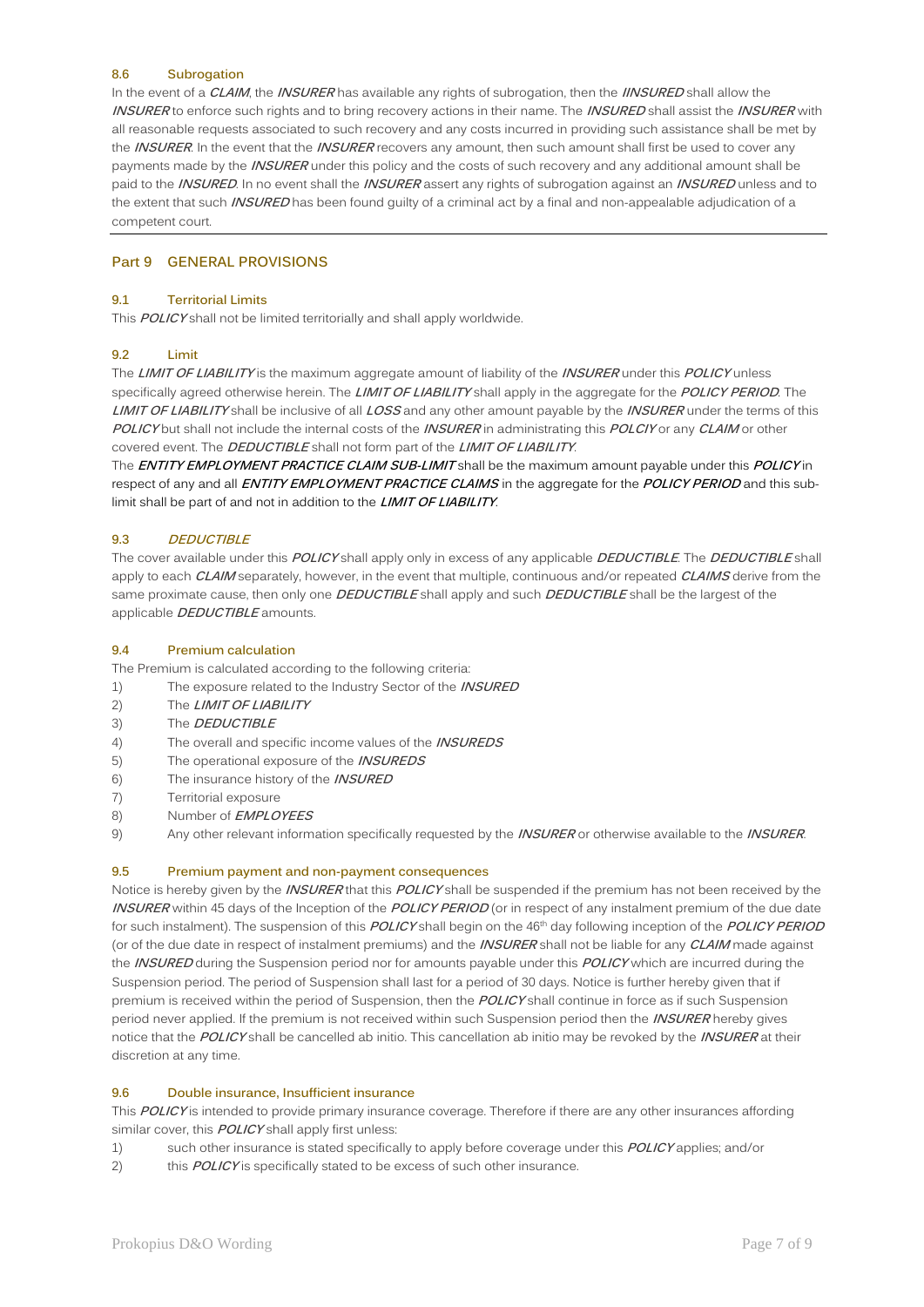In the event that the quantum of the liability of the **INSURED** for matters covered by this **POLICY** and/or any other amounts payable under this **POLICY** are greater than the **LIMIT OF LIABILITY**, then there shall be no impact on the **LIMIT OF LIABILITY** or any other amount payable under this **POLICY**

## **9.7 Cancellation provisions**

This **POLICY** may be cancelled by the **POLICYHOLDER** for any reason. In such event the **INSURER** shall return the prorata temporis portion of premium for the remaining **POLICY PERIOD** but shall retain an Administration Fee of EUR 200. In the event that the return premium due to the **POLICYHOLDER** is less than EUR 200, then then no return of premium shall be due.

The **INSURER** may only cancel this **POLICY** in accordance with the conditions applicable to non-payment of premium.

### **9.8 Other Obligations and rights of the POLICYHOLDER**

The **POLICYHOLDER** has the obligation to comply with the terms and conditions of this **POLICY** including the payment of premium and administration of the **POLICY** on behalf of the **INSUREDS**.

The **POLICYHOLDER** has the right to cancel this **POLICY** in accordance with the Cancellation Provisions that apply to this **POLICY**.

### **9.9 Other Obligations and rights of the INSURER**

The **INSURER** has the obligation to provide payments under this **POLICY** when due. The **INSURER** retains the right to cancel this **POLICY** in accordance with the Cancellation Provisions that apply to this **POLICY**

### **9.10 Law and Jurisdiction**

This **POLICY** shall be construed and governed by the laws of the country specified in Item 9(a) of the **SCHEDULE** and any matters regarding the construction or governance of this **POLICY** shall fall within the jurisdiction of court(s) specified in Item 9(b) of the **SCHEDULE**.

### **9.11 POLICY termination / renewal**

This **POLICY** shall terminate at the **POLICY PERIOD** and shall not tacitly renew.

In the event that the **POLICYHOLDER** is acquired by a third party or merges with another party so that it is not the surviving entity, then this **POLICY** shall not terminate, however in such event the cover available under this **POLICY** is restricted to **PROFESSIONAL BUSINESS** committed or not committed prior to the date of such acquisition or merger.

## **9.12 Communication provisions**

In respect of the notification of any **CLAIM** or **CIRCUMSTANCE** or other matter where cover under this **POLICY** is required, please refer to the Claim Notification section of this **POLICY**.

With respect to any complaint, request for information, other communication, the **POLICYHOLDER** should (via their intermediary if applicable) communicate with the INSURER using the contact details specified in Item 7 of the **SCHEDULE** or as detailed below:

|            | Company Name: PROKOPIUS UAB           | Company Code:    | 304181227          |
|------------|---------------------------------------|------------------|--------------------|
| Address:   | S. Moniuškos 27, LT08115, Vilnius, LT | Email:           | info@prokopius.com |
| Telephone: | + 370 686 04334                       | CEO <sup>.</sup> | Domas Bacius       |

#### **9.13 Complaints procedure**

In the event that you are not satisfied with any aspect of this **POLICY** and wish to make a complaint, you must first contact the CEO of the **INSURER** using the contact details specified in Item 7 of the **SCHEDULE** or as per the Communication Provisions section of this **POLICY**.

The **INSURER** shall look to resolve any matter as soon as possible and in any event within 15 days. The **INSURER** shall provide such complaints handling on behalf of the relevant Lloyd's Managing Agent as specified in Item 7 of the **SCHEDULE**.

If you are not satisfied with the response from the **INSURER** or if you have not received a response within the required time frame then you may contact, if you wish, contact the Lloyd's General Representative for your country who shall investigate and assess your complaint and shall aim to provide you with a response within 30 days. If you wish to contact the Lloyd's Representative for your then the contact details may be found at[: https://www.lloyds.com/the](https://www.lloyds.com/the-market/directories/corporation-of-lloyds/departments/country-representative?page=3)[market/directories/corporation-of-lloyds/departments/country-representative?page=3](https://www.lloyds.com/the-market/directories/corporation-of-lloyds/departments/country-representative?page=3)

Should you remain dissatisfied with the responses from any or all of the above parties (or if you have not received responses within the specified timeframes) then you may refer your complaint to the relevant regulator for your country. Please contact the **INSURER** for details of the relevant regulator in your country.

Nothing in this Complaints Procedure shall in any way affect your rights in law with respect to this **POLICY**.